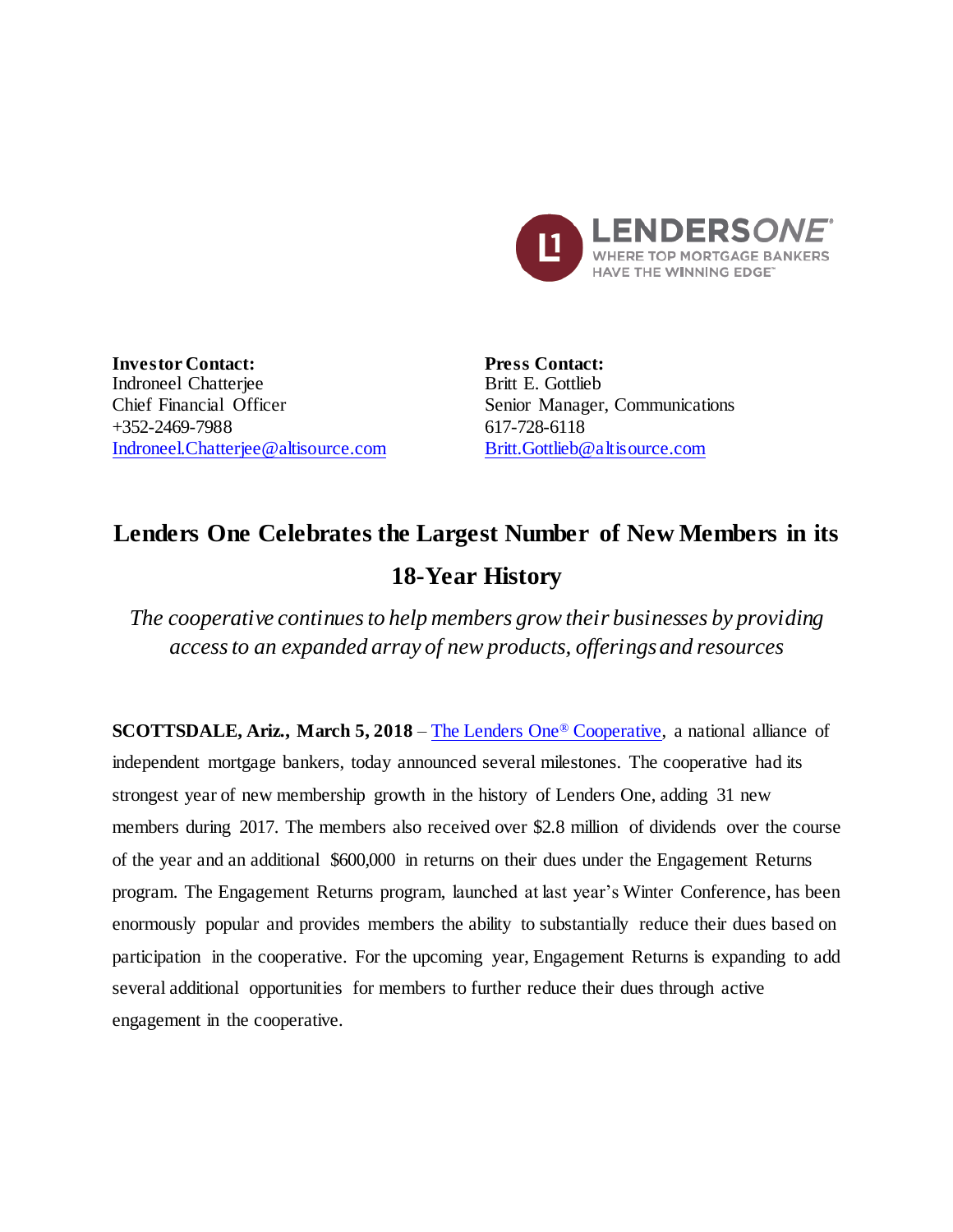Lenders One is also excited to announce the launch of new proprietary products and offerings as well as new provider relationships all designed to help members successfully achieve top-line growth and increase profitability:

- New product, Trelix<sup>TM</sup> **eClosing**. A paperless workflow that seamlessly integrates the closing process, this solution will help Lenders One members to simplify the oftenlengthy closing process by fostering better communication and improved execution, allowing for potential cost savings.
- **New top five subservicer, PHH Mortgage**. A leading provider of subservicing and portfolio retention services, PHH offers members an opportunity to work, at a discounted rate, with one of the top subservicers in the United States. Members receive competitive pricing with private-label, daily data feeds and custom reports included at no additional cost, easy onboarding that can be completed in under 90 days and a customizable subservicing program that is built to robust compliance standards.
- **New preferred provider, FinLocker**. A financial data and analytics company that reduces costs and expedites the loan approval process by electronically capturing and analyzing consumer data, FinLocker gives lenders access to critical borrower information through a trusted third-party that can be used to streamline the origination and underwriting processes for mortgages and other financial products.
- **Access to Springhouse ® Select**. Springhouse Select is a newly formed offering that provides Lenders One members with appraisal training, ongoing staff trainings, a dedicated service team, one-time appraisal fee and more. Springhouse, a company within the Lenders One preferred provider network, is a full-service valuation solutions and appraisal management company that provides property valuation and appraisal services in all 50 states and five major territories in the United States.
- **New offerings, Altisource® 4506-T and SSA**. Altisource 4506-T and SSA can help Lenders One members streamline tax return and Social Security verification operations, reduce risk and increase cost savings. The offerings are powered by the National Credit-Reporting System, Inc. (NCS).

"We are thrilled with the record-breaking new membership growth of Lenders One in 2017," said Bryan Binder, Chief Executive Officer of Lenders One. "As we continue to increase in size